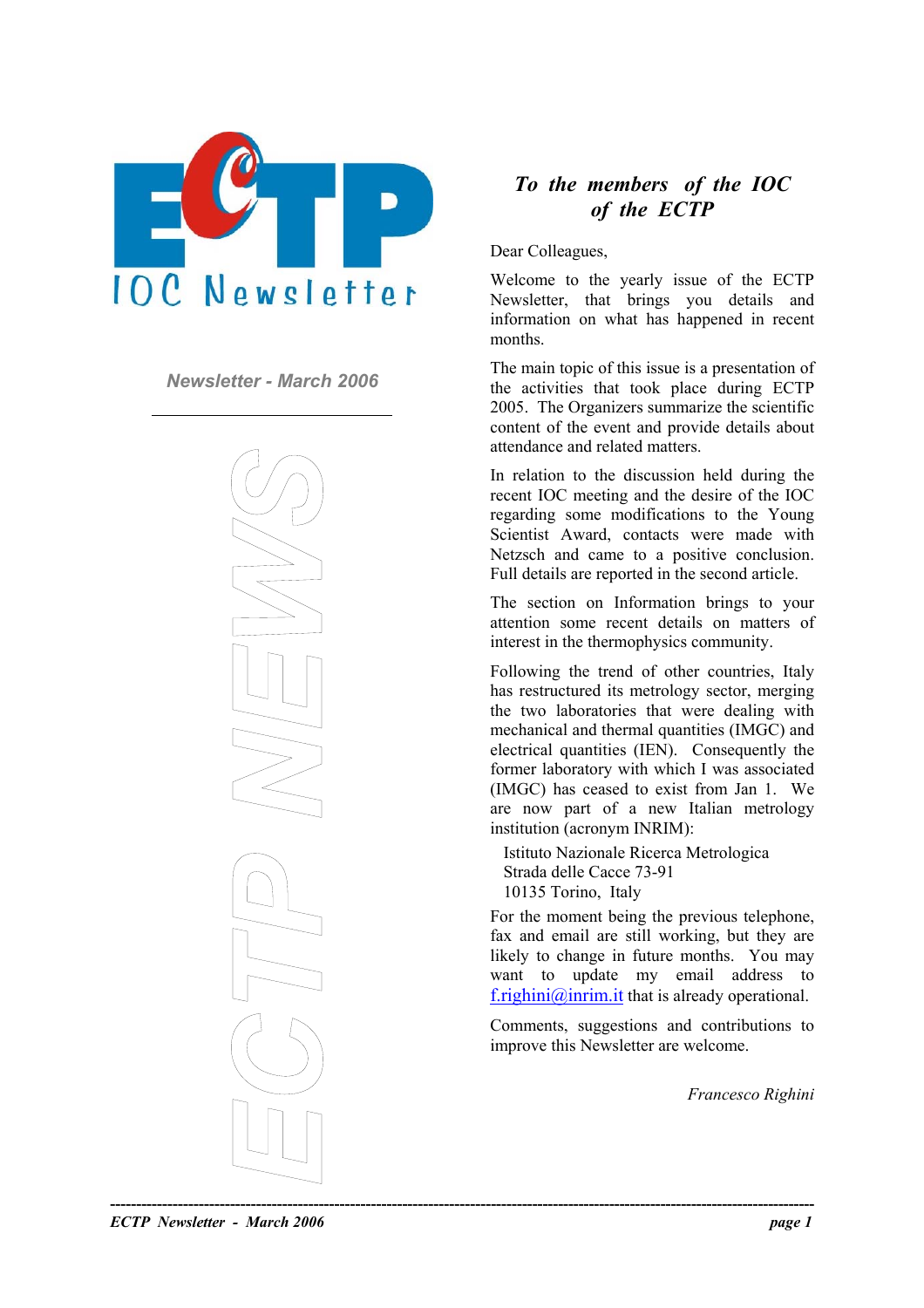The  $17<sup>th</sup>$  European Conference on Thermophysical Properties (ECTP) was held in Bratislava on September 4-8, 2005. The organizers were the University of Pau, France, Constantine the Philosopher University of Nitra (Slovakia) and the Institute of Physics, Slovak Academy of Sciences (Bratislava, Slovakia). The firm GUARANT International provided logistic support. The conference was held at the Faculty of Electrical Engineering and Information Technology, Slovak Technical University, Bratislava.

The conference program consisted of three plenary lectures, two award lectures, six invited contributions, fifty-seven oral and thirty-four poster presentations, three workshops and the commercial exhibition. The event took place in a main hall for plenary lectures and several other rooms for parallel sessions and scientific meetings. All the space was kindly provided by the hosting university.

The conference covered the thermophysical properties of solids, of liquids and measurement techniques. The plenary lectures highlighted some important problems of thermophysics related to:

- *Vacuum insulation panels exciting thermal properties and convincing applications* (presented by Joachim Fricke)
- *Molecular simulation of the thermophysical properties of fluids: from understanding toward quantitative prediction* (presented by Philipe Ungerer)
- *Applications of micro and nano-scale thermophysical properties sensing for novel fluids and solids* (presented by Yuji Nagasaka).

The ECTP Award for Lifetime Achievements was presented to Ronald P. Tye (United Kingdom). His award lecture was titled *"From Armco Iron to Pyroceram 9606 and Back"*.

Maria José Vitoriano Lourenço (Portugal) received the NETZSCH Young Scientist Thermophysical Properties Award. Her award lecture *"A bridge between* 

*thermophysics and material sciences"* was presented by an audiovisual technique.

The oral presentations were grouped in sessions as per the following subdivisions:

### *Solids*

- Processes
- Applications
- **Radiation**
- High Temperatures
- Advanced Materials

#### *Fluids*

- Modeling
- Refrigerants
- **Viscosity**
- Thermal Conductivity / Phase Equilibria
- Petroleum
- Volumetric Properties and Acoustic Properties

#### *Measurement Techniques*

- Testing techniques
- Flash Technique
- Transient techniques
- Advanced techniques
- Fast techniques
- New techniques

The poster presentations were grouped in three sessions dealing with solids, fluids and measurement techniques.

Three different workshop provided opportunities to discuss in depth important topics:

- **Properties of novel fluids: bio-, nanoand beyond**, *Workshop Leaders M. Assael (Greece) and B. Wakeham (U.K.)* -
- **Photothermal and related measurement techniques**, *Workshop Leader C. Glorieux (Belgium)*
- **The industrial requirements for thermophysical properties - are we responding to industry needs?**, *Workshop Leader P. Quested (U.K.)*

Some of the oral scientific sessions were opened by invited presentations.

In connection with the conference, several scientific meetings were held, namely: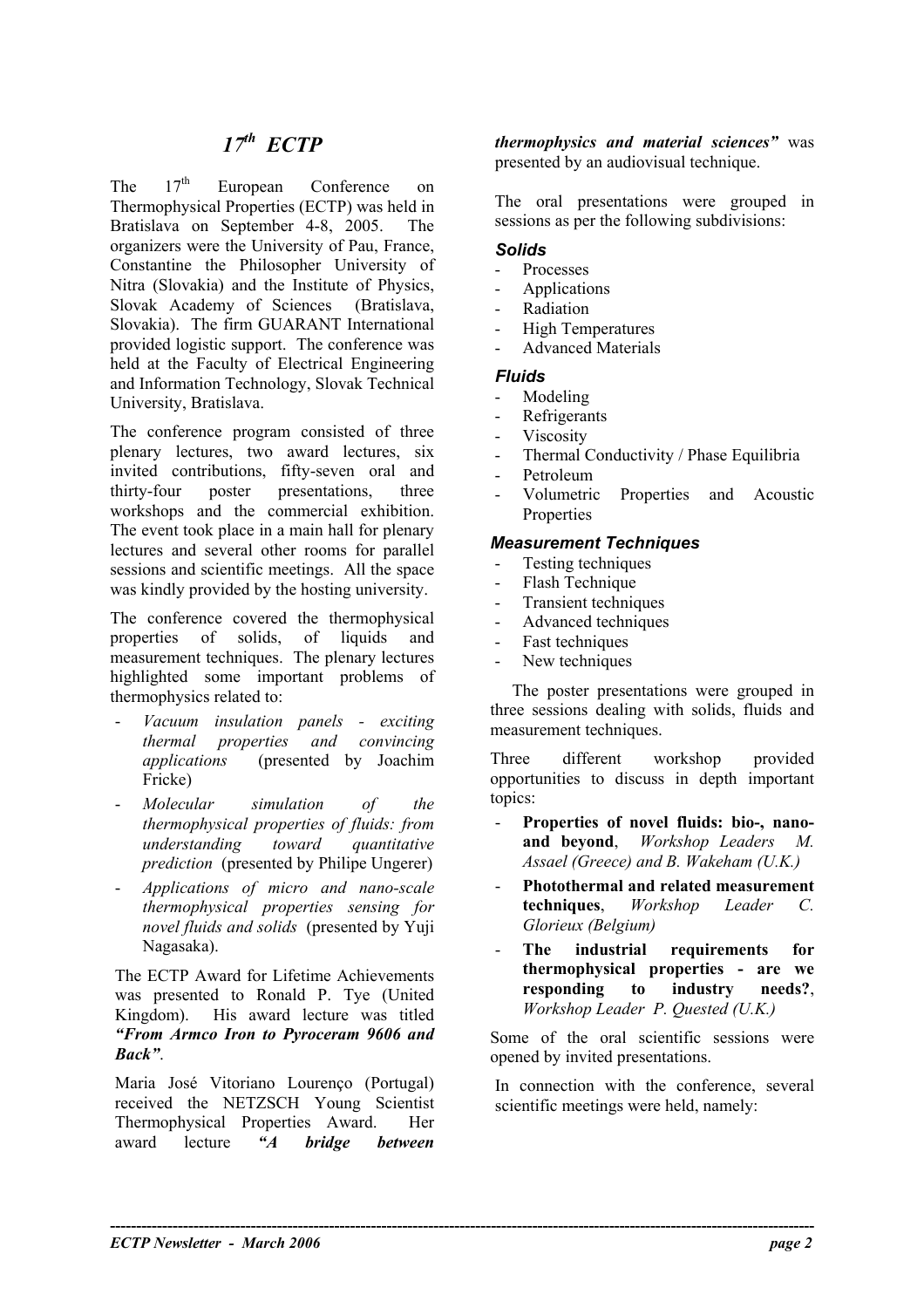- Steering Group meeting of the EVITHERM project on Thermal Metrology (chaired by John Redgrove), Consultative Committee on Thermometry
- Work Package 4 meeting of the EVITHERM project on Thermal Metrology (chaired by Guenther Neuer), <br> EECC meeting devoted to the metrology
- 

Kubicar) dealing with the future of ECTP conferences,

- Working Group 9 meeting (chaired by Tetsua Baba),
- IOC meeting (chaired by Ludovit of fluids (chaired by Bill Wakeham).



**Histogram of the number of participants to the 17th ECTP from each country** 

**----------------------------------------------------------------------------------------------------------------------------------------** 

ECTP attendees came from 25 countries from Europe, Asia, America and Africa. The distribution of participants from each country is presented in the figure above. The total number of participants was 210 with delegates from academia, research institutes and industry.

The organizing committee would like to 2008. express its heartfelt thanks to the IOC for its help with respect to the scientific program, to Guarant International for the logistic support

and to all the participants for their valuable scientific contributions. The success of the  $17<sup>th</sup>$  ECTP is a result of the good cooperation of all members of the scientific as well as organizing committees. We wish to our French colleagues in Pau the best success for their work in organizing the  $18<sup>th</sup>$  ECTP in

*Ľ. Kubičár, J. L. Daridon, L. Vozár*